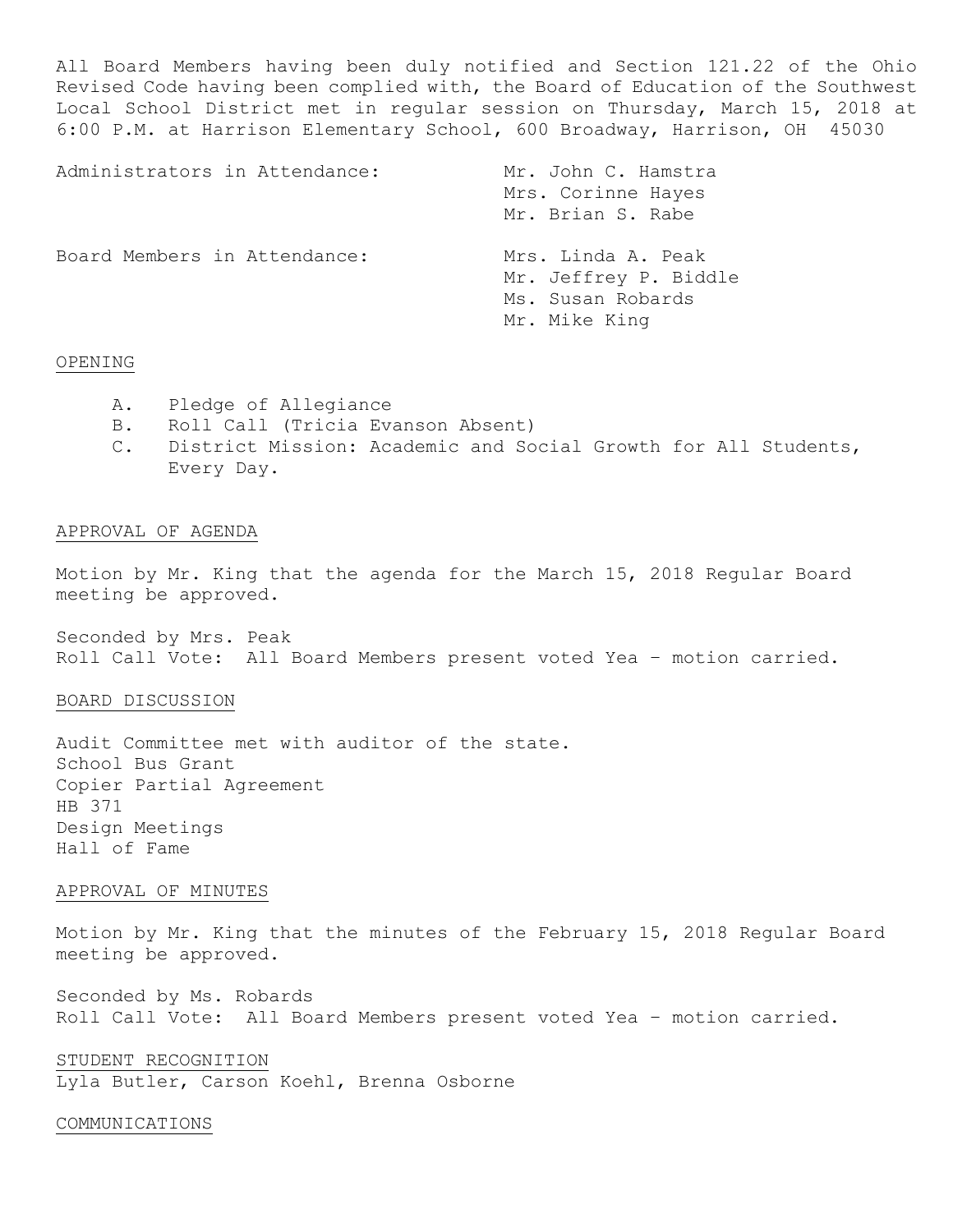# Page 2 Board Minutes 3/15/2018

GENERAL PUBLIC – Agenda Items Only

#### CURRICULUM

1. 2018-2019 High School/Junior School Registration Booklets

Motion by Ms. Robards that the Board approve the 2018-2019 High School/Junior School Registration Booklets.

Seconded by Mr. King Roll Call Vote: All Board Members present voted Yea – motion carried.

2. Curriculum Update (Informational)

#### SUPERINTENDENT'S REPORT

1. Personnel

Motion by Mr. King that the following personnel items be approved:

- a. 2017-2018 Contract Changes Richard Losekamp – from 8 hours per day to 7 hours per day – eff. 3/5/18
- b. Retirements Mary Annette Maurer - Accounting Clerk - eff. 6/30/2018
- c. 2017-2018 Contracts Kathryn Gloyeske – HS Asst. Softball (1/2) Stacie Hullemeier – HS Asst. Softball (1/2) Chase Stevens – HS Asst. Baseball (Pending Certification)
- d. 2017-2018 Volunteers Devin Dennis – HS Asst. Baseball Josh Huff – HS Asst. Baseball Brad Brown – HS Asst. Baseball

Seconded by Mrs. Peak Roll Call Vote: All Board Members present voted Yea – motion carried.

2. December Board Meeting Date (Stricken from the Agenda)

3. HOSA 2018 State Leadership Conference

Motion by Mrs. Peak that the Board approve an overnight trip for the High School HOSA group to Columbus, Ohio to attend the 2018 State Leadership Conference from April 10, 2018 to April 11, 2018.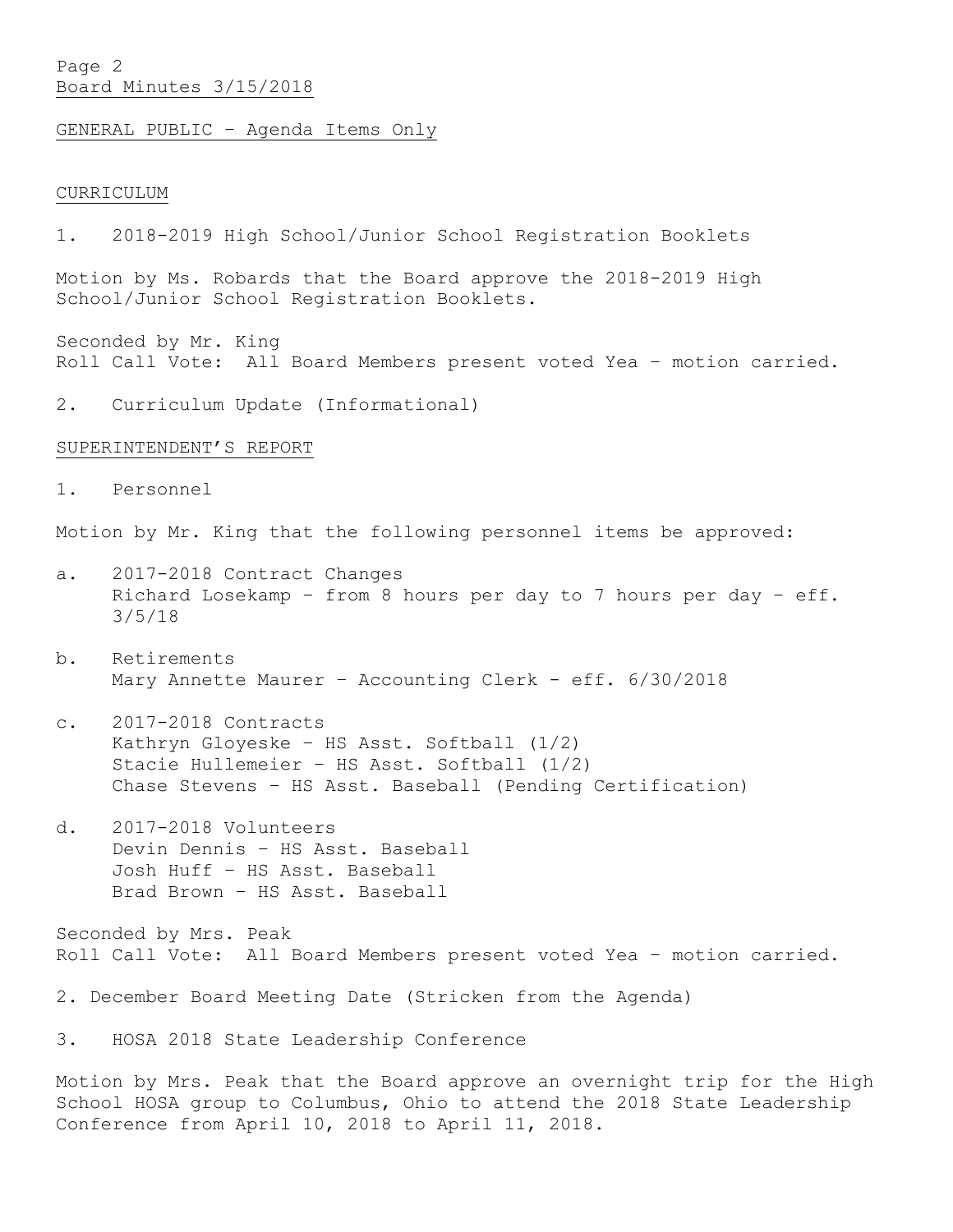Page 3 Board Minutes 3/15/2018 SUPERINTENENT'S REPORT (cont.)

Seconded by Ms. Robards Roll Call Vote: All Board Members present voted Yea – motion carried.

4. OSBA Strategic Plan (Informational)

5. District Wellness Policy

Motion by Mrs. Peak that the Board approve the District Wellness Policy.

Seconded by Mr. King Roll Call Vote: All Board Members present voted Yea – motion carried.

6. High School Diploma

Motion by Mr. King that the Board approve a high school diploma for Daniel Wurzelbacher. He has completed all requirements to graduate.

Seconded by Ms. Robards Roll Call Vote: All Board Members present voted Yea – motion carried.

#### TREASURER'S REPORT

1. Financial Results

Motion by Ms. Robards that the Board approve the Treasurer's Monthly Financial Report and Schedule of Investments as follows:

### MONTHLY FINANCIAL REPORT

#### GENERAL FUND

| Beginning Balance 2/1/2018                                   | \$8,563,638.55                    |
|--------------------------------------------------------------|-----------------------------------|
| Plus: Receipts for February 2018                             | 5, 257, 696.61                    |
| Total Cash Available                                         | 13,821,335.16                     |
| Less: Disbursements for February 2018                        | 2,878,227.57                      |
| Ending Balance 2/28/2018                                     | \$10,943,107.59 \$10,943,107.59   |
| ALL OTHER FUNDS                                              |                                   |
| Beginning Balance 2/1/2018                                   | \$13,343,144.97                   |
| Plus: Receipts for February 2018                             | 1,755,011.55                      |
| Total Cash Available                                         | 15,098,156.52                     |
| Less: Disbursements for February 2018                        | 360,087.70                        |
| Ending Balance 2/28/2018                                     | $$14,738,068.82$ $$14,738,068.82$ |
| Total Fund Balances 2/28/2018<br>(General & All Other Funds) | \$25,681,176.41                   |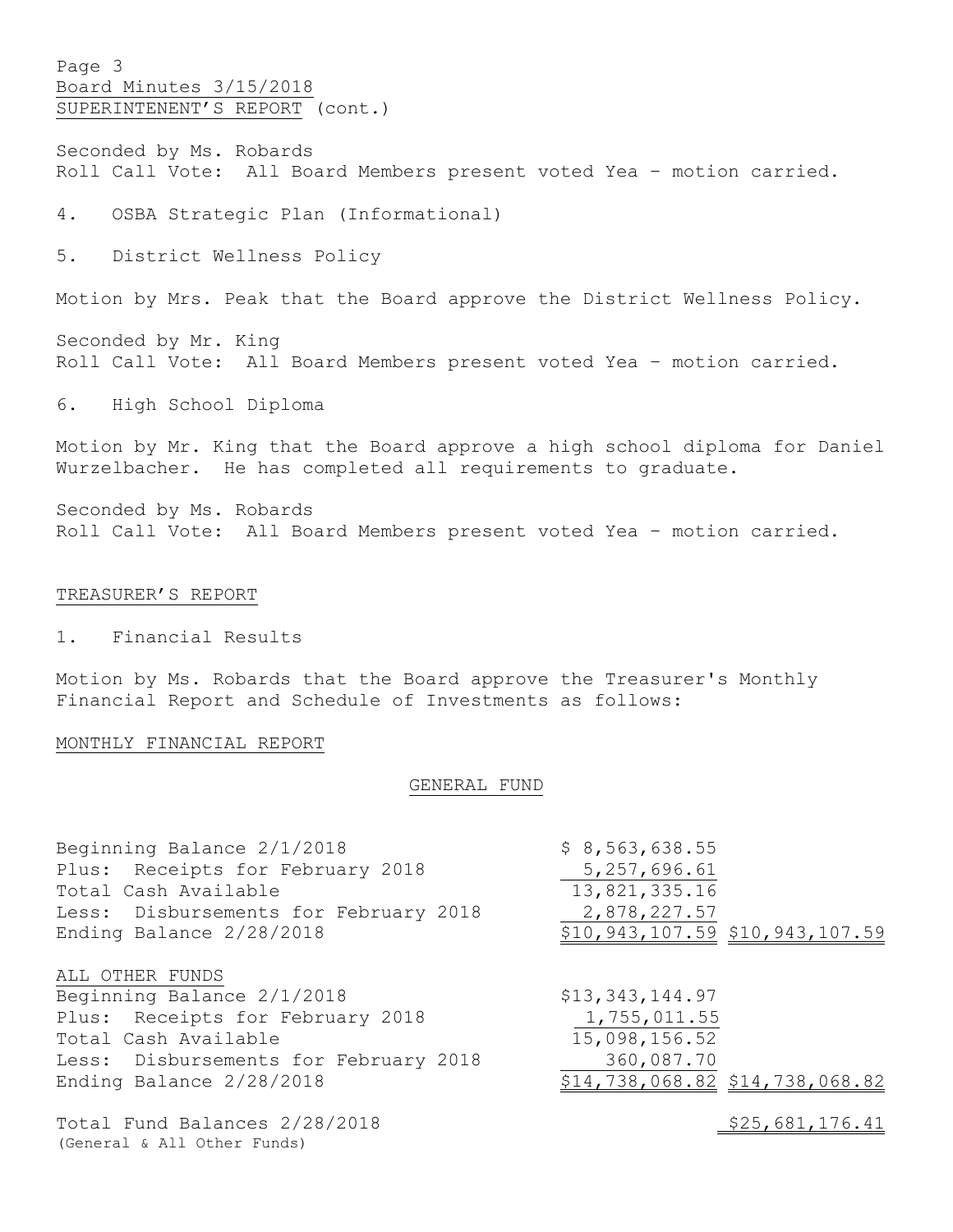Page 4 Board Minutes 3/15/2018 TREASURER'S REPORT (cont.)

| SCHEDULE OF INVESTMENTS          |                | INTEREST    | PURCHASE                   | MATURITY                 |                            |  |
|----------------------------------|----------------|-------------|----------------------------|--------------------------|----------------------------|--|
| TYPE OF INVESTMENT               | <b>AMOUNT</b>  | <b>RATE</b> | <b>DATE</b>                | <b>DATE</b>              | <b>FUND</b>                |  |
| Certificate of Deposit           | \$250,000.00   | 0.95%       | 09/06/16                   | 03/06/18                 | General                    |  |
| Certificate of Deposit           | \$250,000.00   | 0.95%       | 09/16/16                   | 03/19/18                 | General                    |  |
| Certificate of Deposit           | \$250,000.00   | 1.00%       | 04/11/16                   | 04/11/18                 | General                    |  |
| Certificate of Deposit           | \$250,000.00   | 1.00%       | 04/13/16                   | 04/13/18                 | General                    |  |
| Certificate of Deposit           | \$250,000.00   | 0.90%       | 05/27/16                   | 05/25/18                 | General                    |  |
| Certificate of Deposit           | \$250,000.00   | 0.95%       | 05/27/16                   | 05/29/18                 | General                    |  |
| Federal Agency                   | \$500,000.00   | 1.00%       | 05/09/17                   | 06/29/18                 | General                    |  |
| Federal Agency                   | \$500,000.00   | 1.38%       | 05/09/17                   | 07/03/18                 | General                    |  |
| Commercial Paper                 | \$400,000.00   | 1.60%       | 01/02/18                   | 08/01/18                 | Bond                       |  |
| Certificate of Deposit           | \$250,000.00   | 1.30%       | 05/09/17                   | 08/17/18                 | General                    |  |
| Certificate of Deposit           | \$250,000.00   | 1.12%       | 08/30/17                   | 08/30/18                 | General                    |  |
| Certificate of Deposit           | \$250,000.00   | 0.90%       | 09/09/16                   | 09/10/18                 | General                    |  |
| Certificate of Deposit           | \$250,000.00   | 1.05%       | 09/12/16                   | 09/12/18                 | General                    |  |
| Certificate of Deposit           | \$250,000.00   | 2.00%       | 05/11/17                   | 09/14/18                 | General                    |  |
| Certificate of Deposit           | \$250,000.00   | 1.15%       | 09/16/16                   | 09/16/18                 | General                    |  |
| Certificate of Deposit           | \$250,000.00   | 0.85%       | 09/19/16                   | 09/19/18                 | General                    |  |
| Certificate of Deposit           | \$250,000.00   | 1.00%       | 09/23/16                   | 09/24/18                 | General                    |  |
| Certificate of Deposit           | \$250,000.00   | 1.00%       | 09/09/16                   | 10/09/18                 | General                    |  |
| Untied State Treasurery          | \$5,555,000.00 | 0.75%       | 01/02/18                   | 10/31/18                 | Bond                       |  |
| Federal Agency                   | \$3,450,000.00 | 1.05%       | 01/02/18                   | 11/07/18                 | Bond                       |  |
| Certificate of Deposit           | \$250,000.00   | 1.50%       | 05/09/17                   | 11/13/18                 | General                    |  |
| Certificate of Deposit           | \$250,000.00   | 1.55%       | 11/22/17                   | 11/21/18                 | General                    |  |
| Certificate of Deposit           | \$250,000.00   | 1.30%       | 05/09/17                   | 11/23/18                 | General                    |  |
| Certificate of Deposit           | \$250,000.00   | 1.45%       | 11/24/17                   | 11/23/18                 | General                    |  |
| Certificate of Deposit           | \$250,000.00   | 1.50%       | 06/30/17                   | 12/31/18                 | General                    |  |
| Federal Agency                   | \$500,000.00   | 1.25%       | 11/17/17                   | 01/16/19                 | General                    |  |
| Federal Agency                   | \$500,000.00   | 1.50%       | 11/17/17                   | 03/08/19                 | General                    |  |
| Certificate of Deposit           | \$250,000.00   | 1.55%       | 06/30/17                   | 03/29/19                 | General                    |  |
| Certificate of Deposit           | \$250,000.00   | 1.60%       | 11/22/17                   | 05/22/19                 | General                    |  |
| Liquid Inv. Acct. -              | \$18,977.68    | .01%        |                            | $\overline{\phantom{0}}$ | General                    |  |
| Fifth Third Money Market         | \$554,267.93   | .01%        |                            |                          | General                    |  |
| KeyBanc Capital Market           | \$1,087,237.29 | .01%        |                            |                          | General                    |  |
| Fifth Third Money Market         | \$586,392.21   | .01%        |                            |                          | Bond                       |  |
| Interest received - General Fund |                |             | January 2018<br>\$9,808.56 |                          | FISCAL YTD<br>\$100,791.16 |  |
| Interest received - Bond Fund    |                |             | \$2,164.72                 | \$                       | 2,164.72                   |  |

Seconded by Mr. King Roll Call Vote: All Board Members present voted Yea – motion carried.

2. Transfer of Funds

Motion by Mrs. Peak the Board approve the transfer of \$2,144.02 from the General Fund (001) to the Permanent Improvement Fund (003) for building maintenance.

Seconded by Mr. King Roll Call Vote: All Board Members present voted Yea – motion carried.

3. Resolution 07-2018: Resolution of Acceptance in the Ohio Facilities Construction Commission Classroom Facilities Assistance Program – Segment One (Lapsed)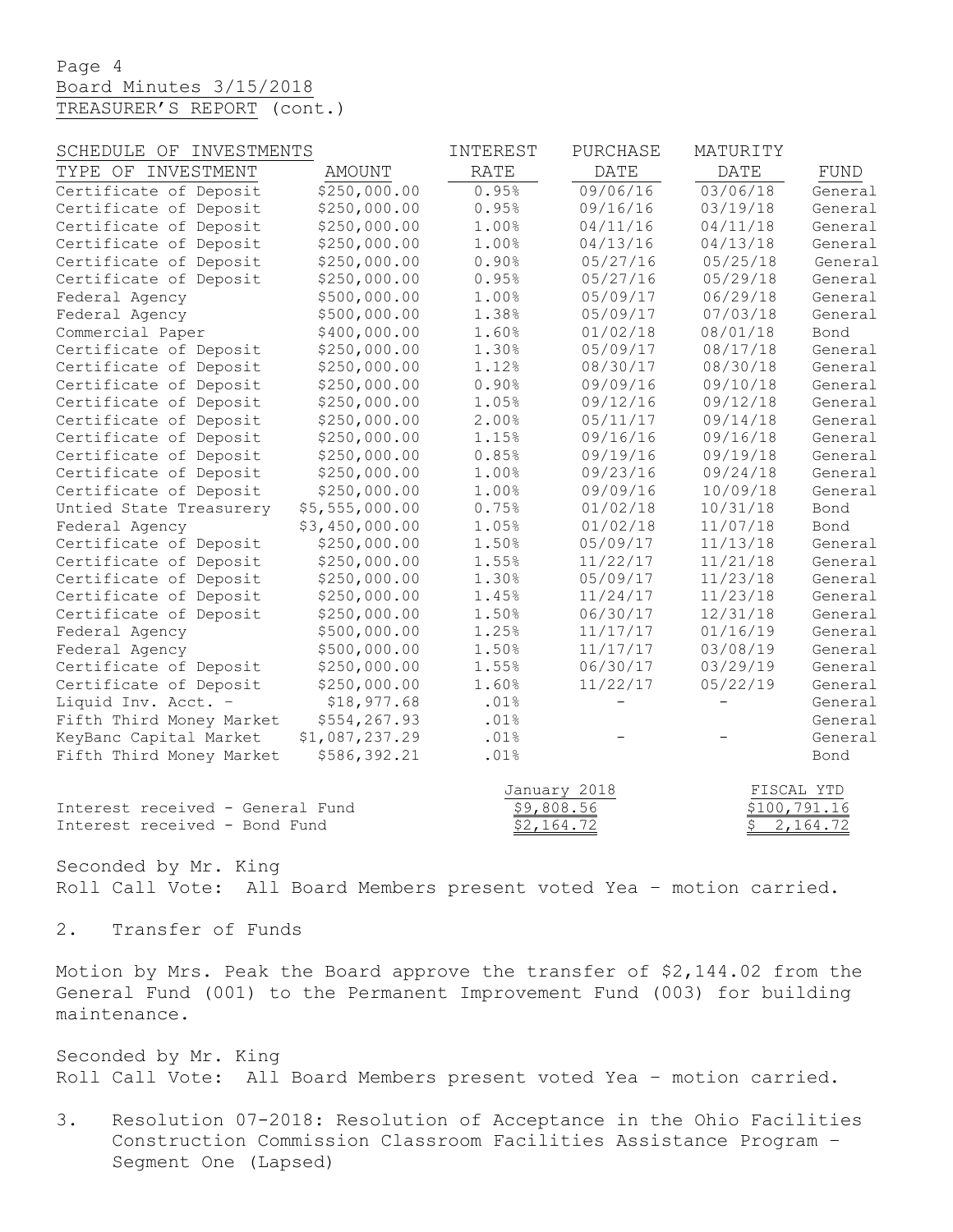Page 5 Board Minutes 3/15/2018 TREASURER'S REPORT (cont.)

Motion by Mr. King that the Board adopt the following Resolution No. 07- 2018: Resolution Authorizing the School District Board to enter into a Resolution of Acceptance in the Ohio Facilities Construction Commission Classroom Facilities Assistance Program – Segment One (Lapsed) Seconded by Ms. Robards Roll Call Vote: All Board Members present voted Yea – motion carried. 4. Preliminary Official Statement Motion by Mrs. Peak that the Board approve the Preliminary Official Statement related to the issuance of bonds. Seconded by Mr. King Roll Call Vote: All Board Members present voted Yea – motion carried. 5. School Insurance Consultants, LLC – Consulting Agreement Motion by Ms. Robards that the Board approve the consulting agreement with School Insurance Consultants, LLC for the purpose to bidding out the District's property, liability and auto insurance. Seconded by Mr. King Roll Call Vote: All Board Members present voted Yea – motion carried. 6. Hamilton/Clermont Cooperative Wireless Services Contract Motion by Mr. King that the Board approve the three (3)year wireless services contract with the Hamilton/Clermont Cooperative at an annual rate of \$21,300.65. Seconded by Mrs. Peak Roll Call Vote: All Board Members present voted Yea – motion carried. 7. Real Estate Purchase Agreement Motion by Mrs. Peak that the Board approve the real estate purchase agreement with Top Dog Service Company for the purchase of the Hooven Elementary School property for \$100,000.00 Seconded by Mr. King

# Roll Call Vote: All Board Members present voted Yea – motion carried.

## GENERAL PUBLIC

John Calabrese – recognized two walk-out students.